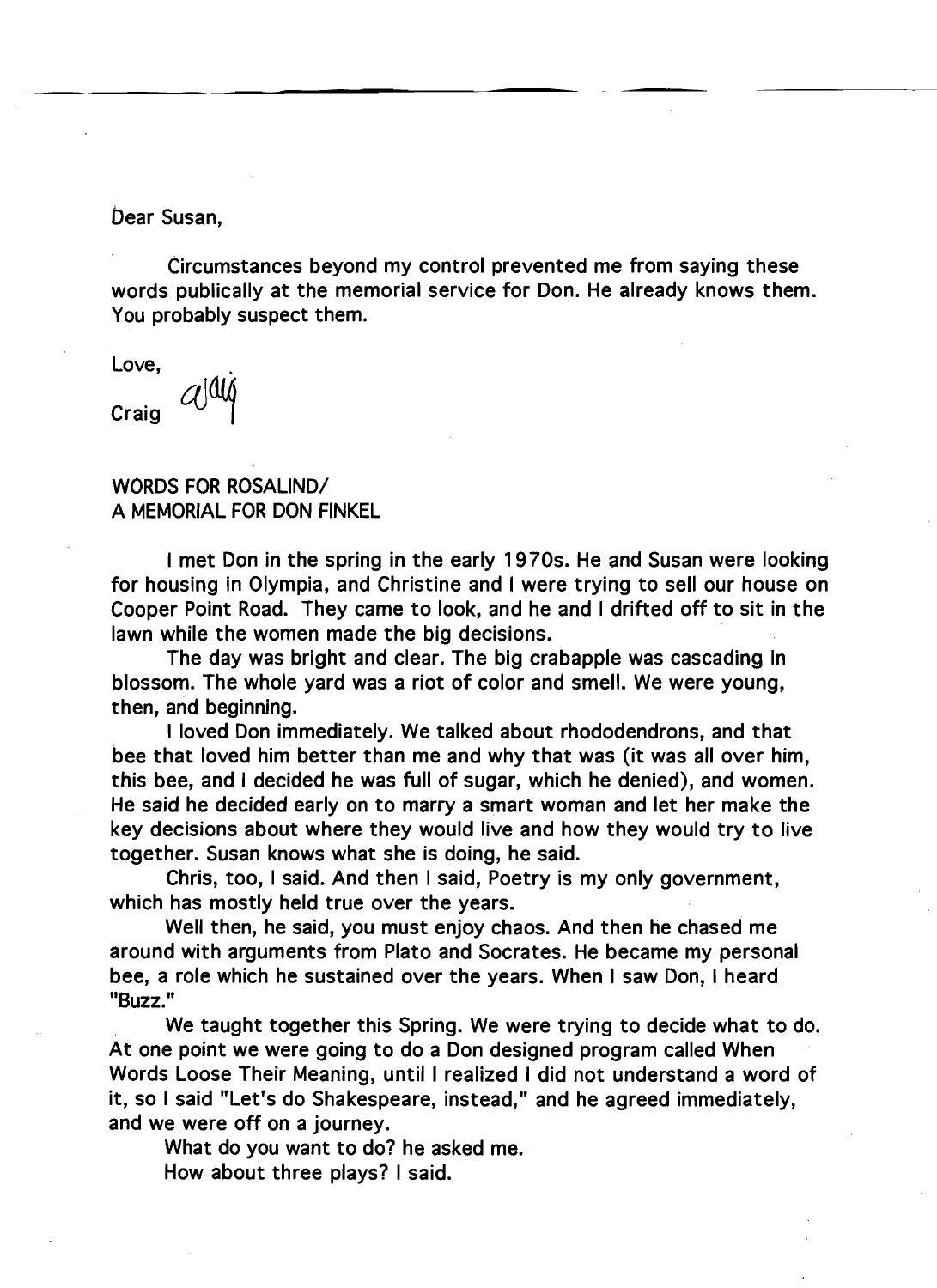And then there was a long silence, a cocked eyebrow, and a healthy "Buzz." He could not believe that I would deny students the richness of Shakespeare's work by offering them only three plays. For him that was sacrilegious. Don had a clear "No."

We dickered and debated and, of course, I lost all the arguments. We ended up teaching eighteen plays-- EIGHTEEN-- and I went back to school. I submerged myself in Don's teaching world-- essays, response papers, two plays a week, and lectures. Teaching for Don was a full contact sport.

I was the one used to improvisation and jazz teaching. I had my four questions: what do you want to do; how do you want to do it; how do you want to evaluate it; and, what significance does it have? I was pretty cocky about it-- this pedagogy. And I actually thought I knew what I was doing.

Buzz, Don said, and Buzz and Buzz.

He wrote out all his lectures, like I am doing now with this memorial talk. He said he did not care much about presentation or style. Don't pay any attention to me. Study the content, he said. Pay attention to my words.

Don designed every Shakespeare class eitherusing one of his workshops or with exactly the right strategic move to keep the momentum on the question the program addressed. He thought every program should ask a question and pose a problem. Our question was what is Shakespeare's truth? It was not enough that I had to read eighteen plays, write talks, and carefully read twenty-five student papers every week, I had to try to figure out what Shakespeare means.

He is a poet, Don, I said.

No, he is one of the world's greatest thinkers, he said.

We went back and forth. I said beauty; he said truth. Then I would say truth, and Don would talk beauty.

We loved different plays, which amused us both. He loved The Merchant of Venice, Much Ado About Nothing, and Twelfth Night. I struggled with all three. I offered A Midsummer Night's Dream, The Taming of the Shrew, and Romeo and Juliet. This last play threw him into a typical fit of bemusement. "It's Shakespeare's worse tragedy," he said. "Do you really want to teach it?" (meaning how can you have such bad judgement when so much is at stake for the students?)

When we divided the program into seminars, I convinced him to let the students group themselves. I had all sorts of reasons based on independence and teaching with our mouths shut. I had read his book and the earlier one he wrote with Bill Arney, so I cunningly used the paradox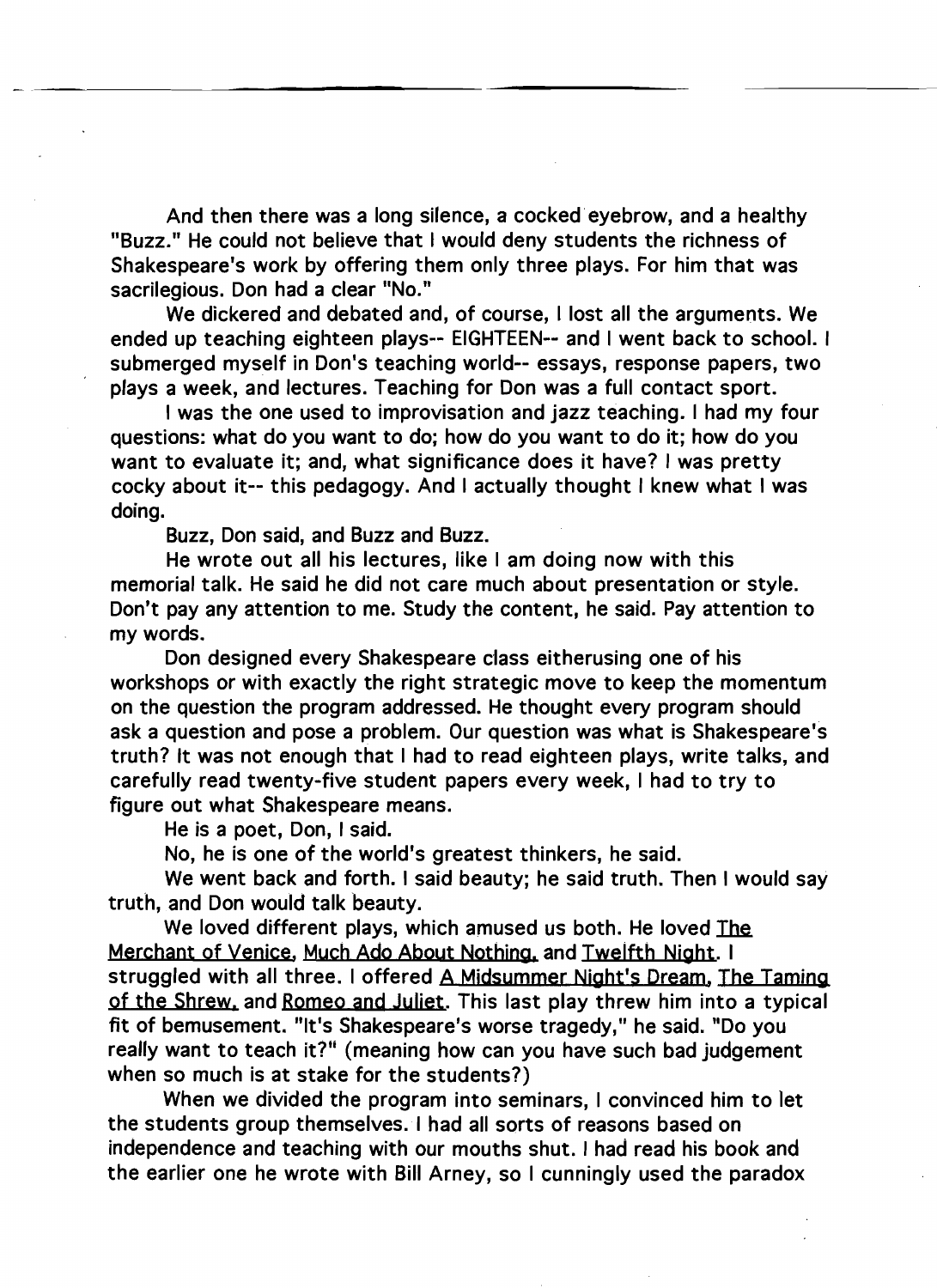of freedom argument against his better judgement. It is a simple argument: our task is to teach students how to think independently. Don listened and said, "Okay. I have never done it that way, but let's try."

So, I told the students in our first program meeting that we would leave the room and that they should divide themselves into two equal groups, which would be their seminar groups and the faculty evaluator. One student asked Don and I to say something about our teaching styles, so they had some basis to make the decision.

Don said he taught with two hands. One hand pulls and the other pushes, he said. He said something about the hovering and the disappearing Socrates, which is a key distinction in the Arney/Finkel book. He said he was a hovering Socrates-- involved and active with students-- and then he shrugged. He always managed to disappear himself in a teaching situation and let the words he had just said remain buzzing in everyone's head.

I said what I said, and we left to continue our debates. The students were not ready when we returned. It turned out that my seminar was way short of volunteers. Students had jumped over each other to get into Don's seminar. I just loved that, and it was good for me, as Don always was good for me.

Hard, difficult, but good' for me.

Working with Don, I stiffened my arrows. I had been trying to shoot a noodle into the bulls eye. In the Shakespeare program I was taking attendance, writing warning letters, putting on my Clint Eastwood face, and generally rigorous/critical/analytical pullpushing my students into serious discussion and work. It was amazing to me, to my family, to my friends, and to the students who had had me in other situations and had followed me into the Shakespeare program.

I was Don's student. I was trying hard to keep up and to please him, as all his true students did.

.He had high standards. He taught with more than his hands. For me, he was all tongue and mouth. He was always in my face, about one half inch away, with a cocked eyebrow looking at me with that Carlson, you don't mean that, you can't mean that, you can't do with that rap he had.

Jeeze, I will miss him. He shook me up. I will miss that Classical/Structured/ALLOVER ME approach he had. So I am going to ask all you Finkels-- Susan especially, David and Daniel, Benjamin, and Zoe and Friends of Finkels to continue Don's teaching for me. Teaching these days is drifting into the virtual. I use E-mail. I use phones. I just had a call from one of my students who is teaching English in a village in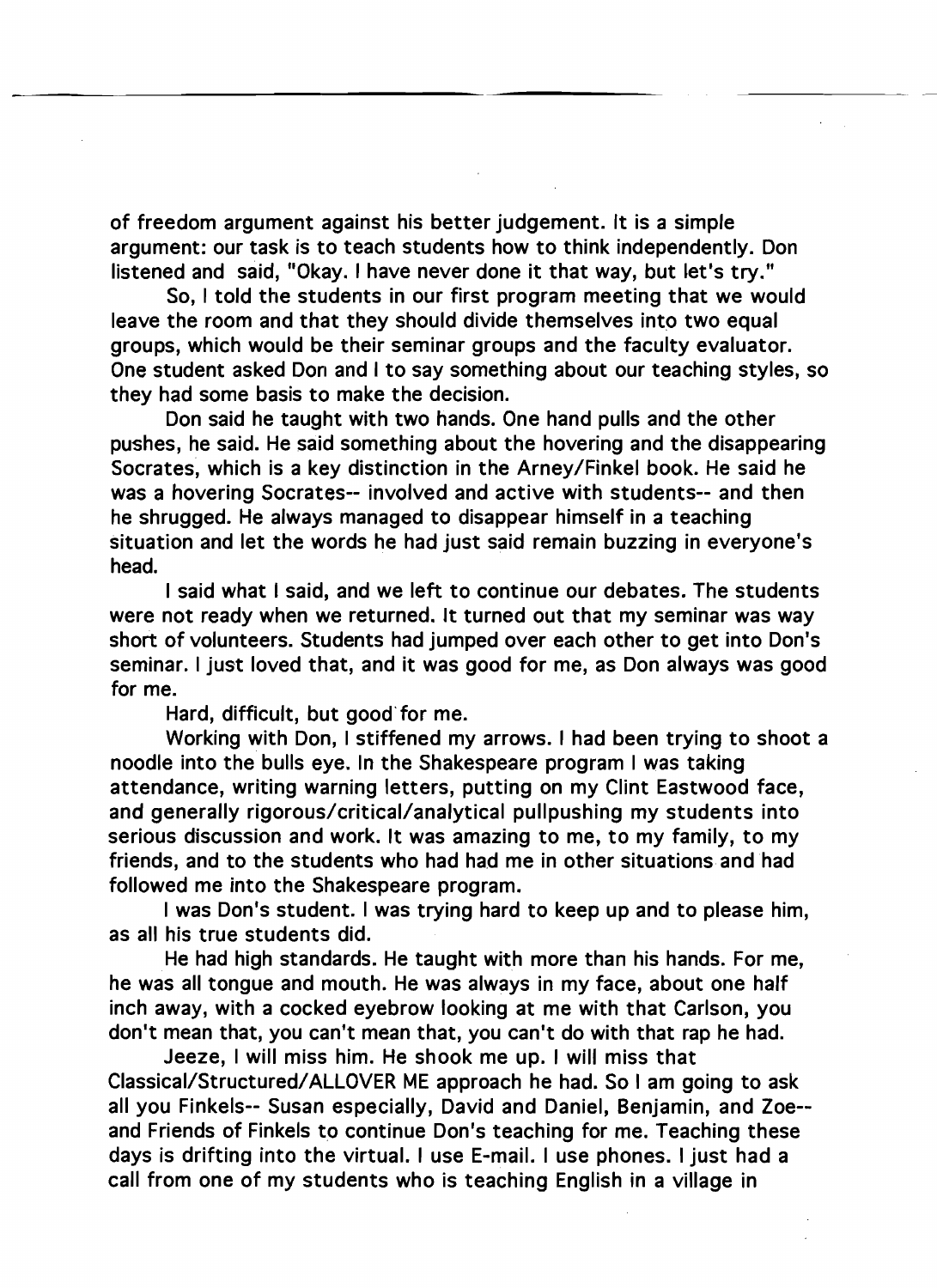Santiago, Chile. So, I am teaching him, but I can hear Don's BUZZ in the background. How can anyone teach without getting into someone's space and pushing and prodding them to be better than they think they can be?

Good question, Don.

All you Finkels and Friends of Finkels do not let us ignore that question. How can you teach without complete engagement with your students-- without an in your space personal relationship? This style and quality of teaching is one of his legacies, and we all need to sustain it. Don said he was trying to teach with his mouth shut, but he had his hands firmly on all of us.

So I am offering one answer to Don's question by quoting this poem by Mary Oliver. It is not a poem I wanted to use, but it fits. Don is "a lion of courage" and a "bride married to amazement" who did not simply end up having visited this world. The poem is called "When Death Comes":

When death comes like a hungry bear in autumn; when death comes and takes all the bright coins from his purse

to buy me, and snaps the purse shut; when death comes like the measle-pox;

when death comes

like an iceberg between the shoulder blades, I want to step through the door full of curiosity, wondering: what is it going to be like, that cottage of darkness?

And therefore I look upon everything as a brotherhood and a sisterhood, and I look upon time as no more than an idea, and I consider eternity as another possibility,

and I think of each life as a flower, as common as a field daisy, and as singular,

and each name a comfortable music in the mouth, tending, as all music does, toward silence,

and each body a lion of courage, and something